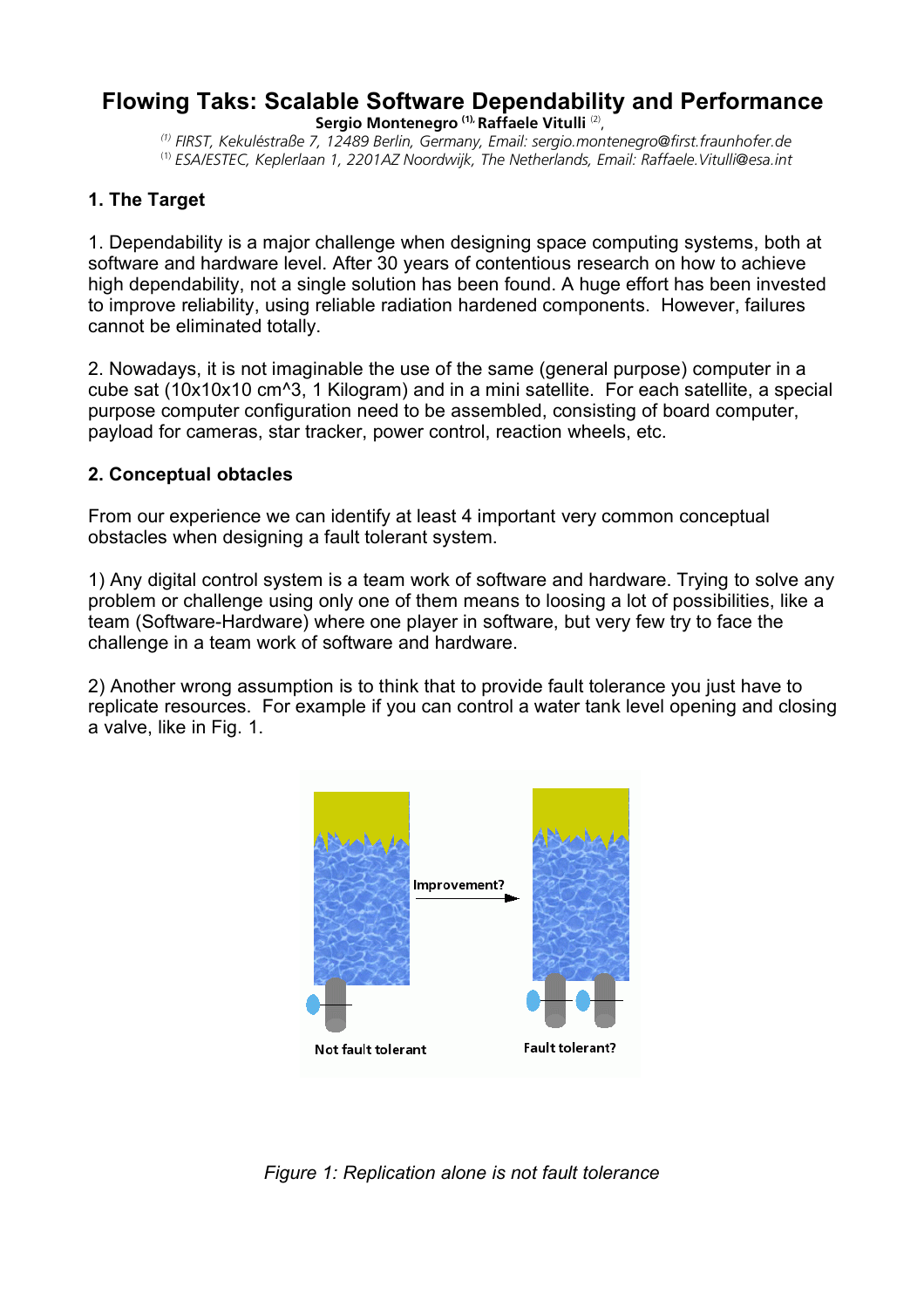Then you may think: The valve can fail; let's add another valve (Fig. 1). Now one of the redundant valves fails in open position, you can not control the tank any longer. What you got is a higher possibility of failure and not more dependability. This was not right the solution!

3) Another wrong assumption is to think you can reach an absolute failure free system. Then an enormous effort is invested to reach what you can not reach. See Fig. 1. You can do what you want, but any system will crash some day.



*Figure 2: Infinite effort to reach a total fault free system*

4) Another important consideration is what to do after so many resources are permanently damaged, that no normal operation is possible any longer.

## **3. A non conventional way to dependability**

Let's consider (in this paper) 4 (from 0 to 3) stages of fault tolerance:

*0:* No fault tolerance. One failure is enough to cause a system failure or system crash

*1:* Any single failure can collapse some critical functions, but the system remains in a safe operation. (Gracefully degradation)

*2:* Like 1, but after a short time period the system can reconfigure itself to go back to normal operation (resilience)

*3*: No single failure can disturb the normal operation of the system.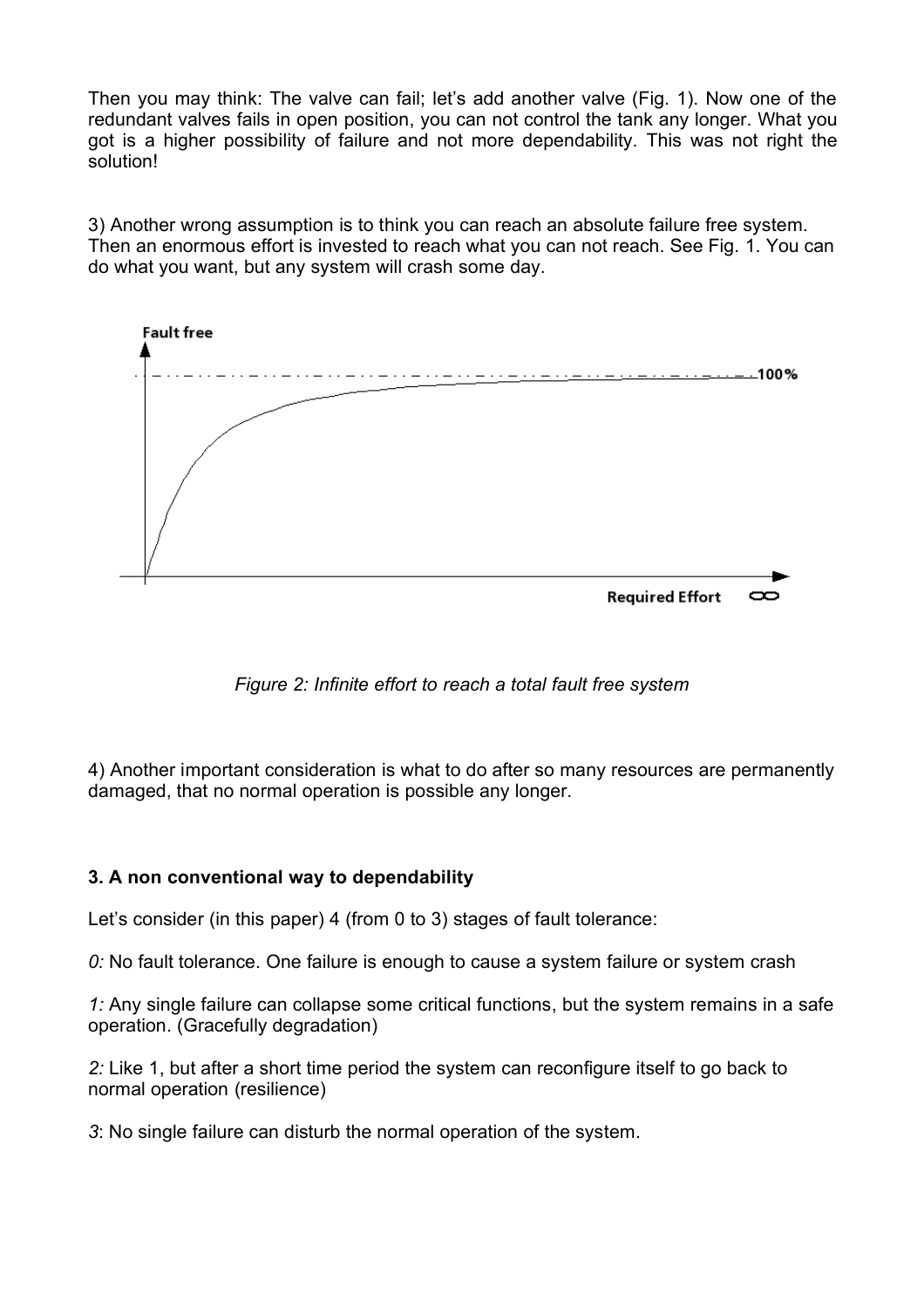Stage 3 sounds very nice, but it requires at least a 3 fold replication of (almost) all resources, including volume, mass, power consumption, heat production, etc. For some space applications this can be a prohibitive condition. Furthermore after the first permanent failure, the system will go down to stage 2 or 1. For long operations where permanent failures are expected, stage 3 will be possible only at the beginning of the mission.

It is therefore advisable to create a resources economical system which provides stage 2 for the whole mission even after several failures. Our target is to get the highest possible dependability using very limited resources. The system has to be operable always in a safe way, but temporally loose of advanced features is allowed. Thereby it was very important not to do again the common mistakes listed in chapter 1.

# **3.1. Step 1: Let it crash!**

A realistic node computer operation can be represented like in Fig. 3.



*Figure 3 realistic node computer operation.*

After start up a node computer will work properly for a time period (may be years) but some day it will crash and no one can impede this. Better than trying to create a (sub) system which shall never fail or where a failure is an extraordinary exception, we count with failures, they are not exceptions, but expected events which will be handles smoothly. The paradox situation is: to be safe, be ready to crash at any time. To increase the dependability of the system we can increase the reliability of each node (eg. mean time to failure MFTF) and reducing the recovery time after crashes (increasing Availability).

Much more important than try to avoid crashes (we can not) it to provide an ultra fast recovery. Recovery includes reboot, restore context of applications and update the context to the current situation. Having a very short recovery time, we can tolerate very easily multiple node crashes, and if we use some kind of redundancy, the probability of two redundant nodes to be down at the same time becomes lower. See Fig. 4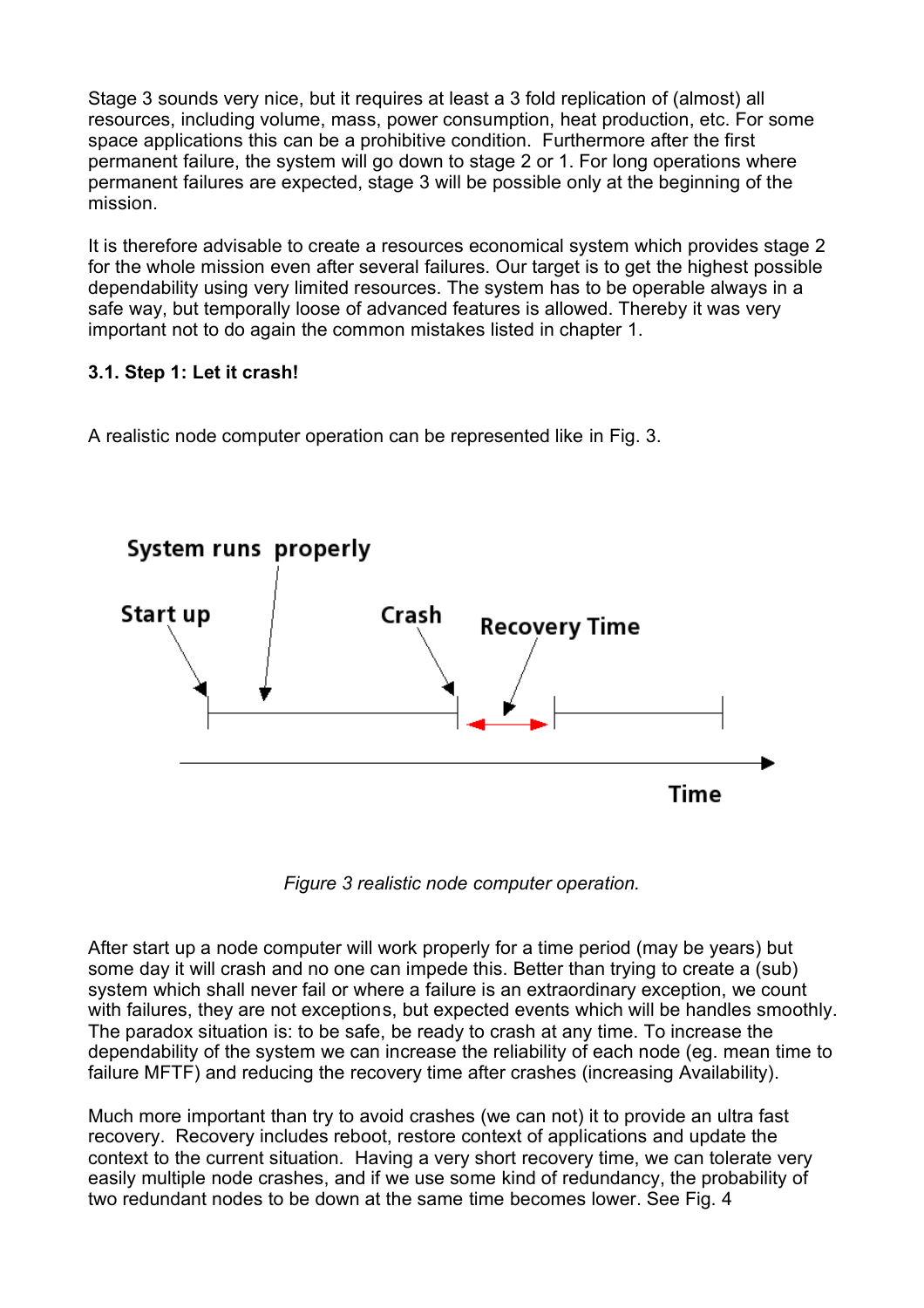

*Figure 4: Increasing dependability*

Today the recovery time is very long, depending on the operating system it can range from 10 seconds to some minutes. This long period increase the probability of a total system failure if redundant nodes are down at the same time (see Fig. 4). Or target is to have a recovery time of a few milliseconds. If so, we can tolerate several crashes per second without problems.

## **3.2. Step 2: Do not paddle only on one side, use both: Software and Hardware.**

Better than trying to have fault tolerance in Hardware and to make it transparent to the software (e.g. Maxwell approach), we implements robustness as a harmonized team work of software and hardware. If you have a legacy or extreme complex software, which you cannot modify (or even understand) then you have to make fault tolerance transparent to the software, but doing so you lose an enormous potential from HW-SW team work: Hardware provides redundancy and software provides an intelligent redundancy management.

Using an intelligent dynamic redundancy management it is possible to adapt the redundancy degree to the current situation and mission phase. The resources usage can vary to provide high performance (no/low redundancy) or high dependability (high redundancy).

## 4. **Our Approach / Our solutions**

Contrary to most other approaches who try to minimise the possibility of failures, this approach considers that failures will occur and tries to handle them efficiently. Dependability is implemented using smart and efficient resource and redundancy management. The novel approach is to focus on efficient software solution instead on adding more hardware.

We aim an artificial brain computing model which controls the whole spacecraft. It consists of a network of computing nodes capable of executing different tasks and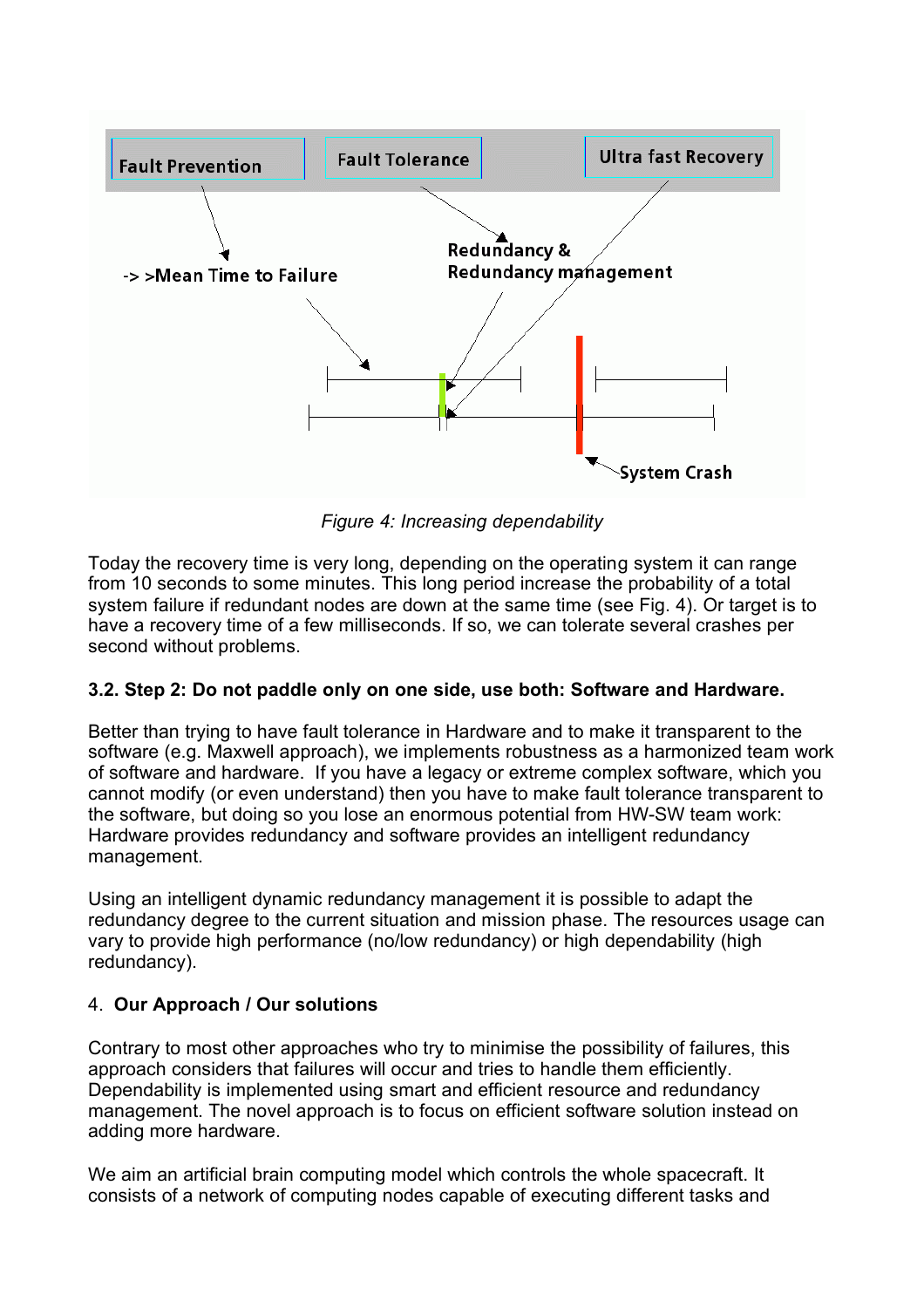autonomous task re-distribution. The brain metaphor implies capability of self organisation and adaptability. If some nodes fail, their tasks will be automatically moved to other working nodes (imitating the brain feature of healthy cells being capable of overtaking the functions of damaged or decease-affected cells). This simplifies the spacecraft/satellite construction having only one computer with autonomous configuration and continuity of service.

On the Hardware side our approach is based on a network of computing nodes (more than 3). On the software side our Approach is based on the BOSS operating system (Originally: Bird Operating System) which was designed to support dependability. Two major objectives are the ultra fast task recovery and ultra fast task migration mechanisms. An application with multiple tasks running on BOSS is distributed over a set of node computers. The communication between tasks is performed using named ports with a producer/subscriber protocol. The number of tasks, ports and the topology are transparent to the application. This allows redistribution of tasks without any programmer intervention. Consequently, any task can be replicated for redundancy purposes making the running system highly reconfigurable.

Dependably is based on a team work of software and undependable and inexpensive hardware. The designer assumption is that a node computer may crash each second. No other approach can handle such an extreme high crash ratio. This is an enormous advantage for example for satellites which operate in environments with very high radioactivity and electromagnetic noise. This approach is ready to handle crashes at any time.

## **5. BOSS Kernel and middleware**

The BOSS real time kernel and middleware offer an integrated framework (OO) interface. There is no need to differentiate what is a RT kernel and what is middleware functionality. Both together will be called the BOSS-framework. The BOSS framework aims to offer the most simple and small possible interface to users tasks, which still provides all required functionality and flexibility.

The BOSS-framework includes time management, resource management and communication functionality. Without an application the framework is inactive, it just reacts to interrupts doing nothing. An application can add actions to the BOSS-framework by inheriting classes and creating active objects. These objects will be integrated automatically in the framework. In this way the framework will be extended with user functionality.

## **5.1. Communicating tasks**

Let's take as example a task network to control 3 arms using an environment model. The task distribution is shown in Fig. 5.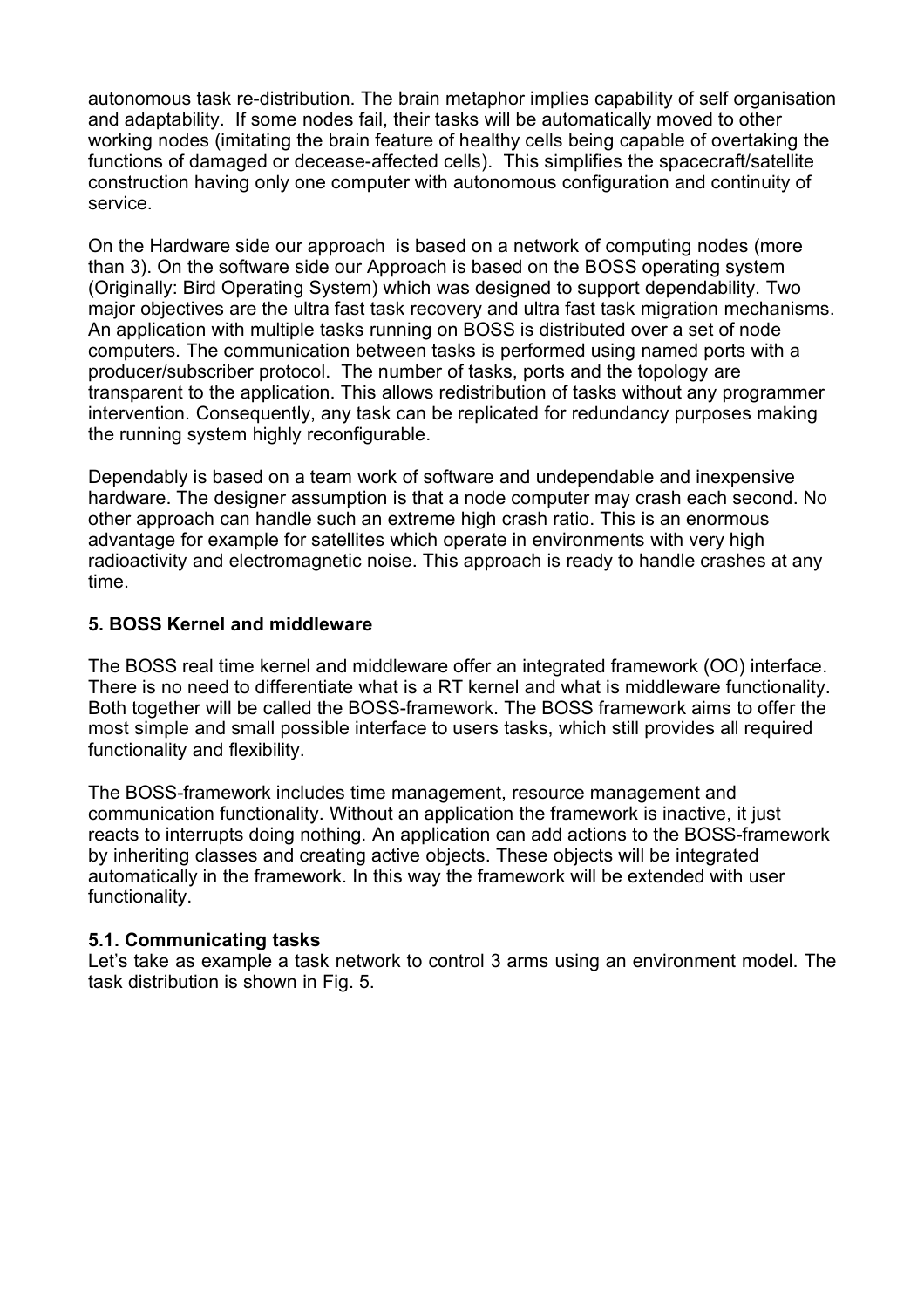

*Figure 5: Hypothetical Example of Task Distribution*

For the implementation there is no difference where the tasks will be deployed. The position of tasks can even change at run time, without requiring any explicit reaction of the other involved tasks. Task communicate using the BOSS Middleware, but its only interface are messages, the rest is transparent. Tasks just define input and output messages. The rest is some one else job (Middleware and real time kernel).

## **5.2. Structure of the BOSS framework**

A BOSS controller is implemented as a collection of building blocks on the top of a middleware, which creates a virtual totally interconnection network for all tasks running on it. The middleware allows every task to communicate with any other task independent of their position. It imposes no limitations to communication paths, but the application shall use/create a meaningful, reasonable and efficient inter-task communication structure.

There may be different system configurations for BOSS applications. The system supports to migrate from any of these configurations to another without having to change the application. This will be achieved by implementing a layered system.

The application tasks run on the top of a virtual global middleware which cross node boundaries and interconnect all threads/tasks in the system. They do not need to know the details of lowered layers. Applications can interact without having to know about locations and hardware architectures.